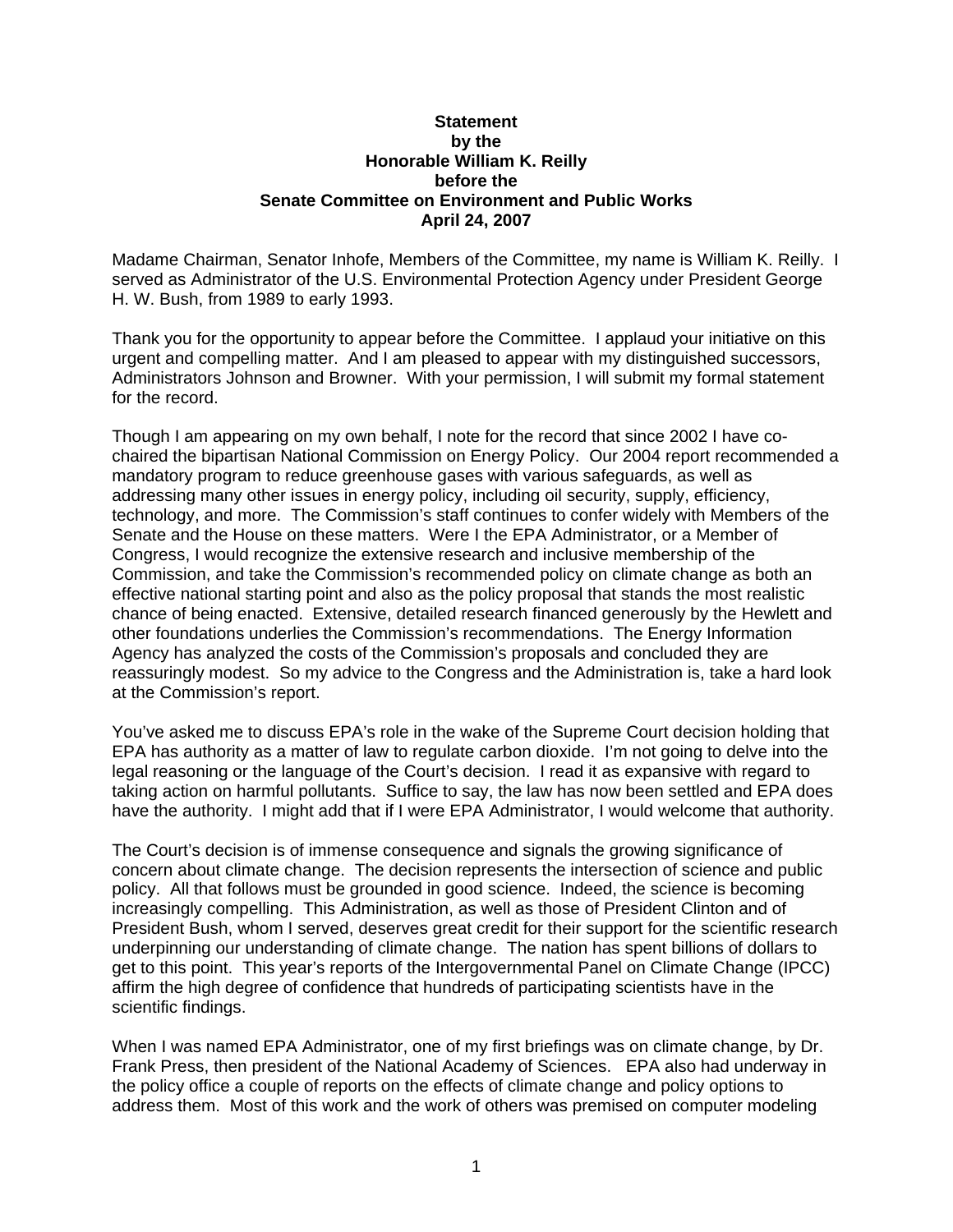and projections, and the findings were subsequently subjected to a lively debate about the assumptions inherent in the models and their accuracy.

We are no longer limited to relying on computer models. As the IPCC reports made clear, we are already seeing signs of climate change and variability associated with the buildup of greenhouse gases in the atmosphere. The models have been greatly refined and it is my understanding that they now comport well with the mounting evidence from field observations and related research in any number of areas, from wildlife behavior to snow pack and melting glaciers, to sea level rise, changes in precipitation, temperature records that cannot be dismissed as merely the result of urban heat island effect, and more.

Not all matters are resolved, of course. Questions remain about the timing, the magnitude, and the local impact of the effects, and there is still much to learn about how the systems function to shape climate on earth. But given what the IPCC reported, we cannot afford to wait until all matters are resolved. That was the thrust of the *amicus brief* that I submitted in concert with Administrators Browner, Costle and Train. We have not required in the past, nor should we require in the future, an unrealistic level of certainty in addressing serious and urgent problems such as climate change, even as we acknowledge that we may have to change course, to take more or less aggressive action as further information becomes available. To delay action on climate change means that down the road, what we do will necessitate more expensive and more draconian measures.

In light of this evidence and the Supreme Court's decision, what should EPA do?

The Court's decision confronts the EPA with a choice of contesting the scientific consensus regarding the causes of global warming, which it has conceded, and then of asserting or rejecting in its judgment the merits of regulating what the Court has determined to be a "pollutant." It is difficult to see how the Agency can now refrain from moving forward to regulate greenhouse gases from automobiles and by implication from other sources as well. The practical realities must be faced, however. The regulation of greenhouse gases is hugely consequential for many sectors of the economy, as for the health and well-being of Americans and others. To ask EPA to assume the full burden of recommending in a regulatory program the full gamut of measures necessary to the task is unrealistic. It is particularly so given that the Agency is part of an Administration that has consistently declined to embrace the regulation of carbon dioxide. One cannot expect a robust rulemaking in such a circumstance. The situation cries out for Congressional action and that, in my view, is a principal merit in the Court's decision.

So it is enormously ambitious to expect that a regulatory agency alone, even one as well-versed as U.S. EPA, can craft a regulatory regime governing something so far-reaching with such substantial impacts on our economy and industry, on the natural resources on which we depend, on U.S. foreign policy and the prospects for development in the world's poorest countries. And yet that is the challenge.

I would note that regarding the Clean Air Act of 1990, with which I had something to do, it took more than a decade for this legislation to come together—on acid rain, standards for air toxics, upper atmospheric ozone depletion, and the other issues it addressed—and for the political context to ripen. EPA staff had spent the 1980s preparing the analyses which they knew would one day be needed when the moment came that clean air legislation stood a serious chance of passage. Between my swearing in and the President's submission of a comprehensive legislative proposal to Congress, we required just four months.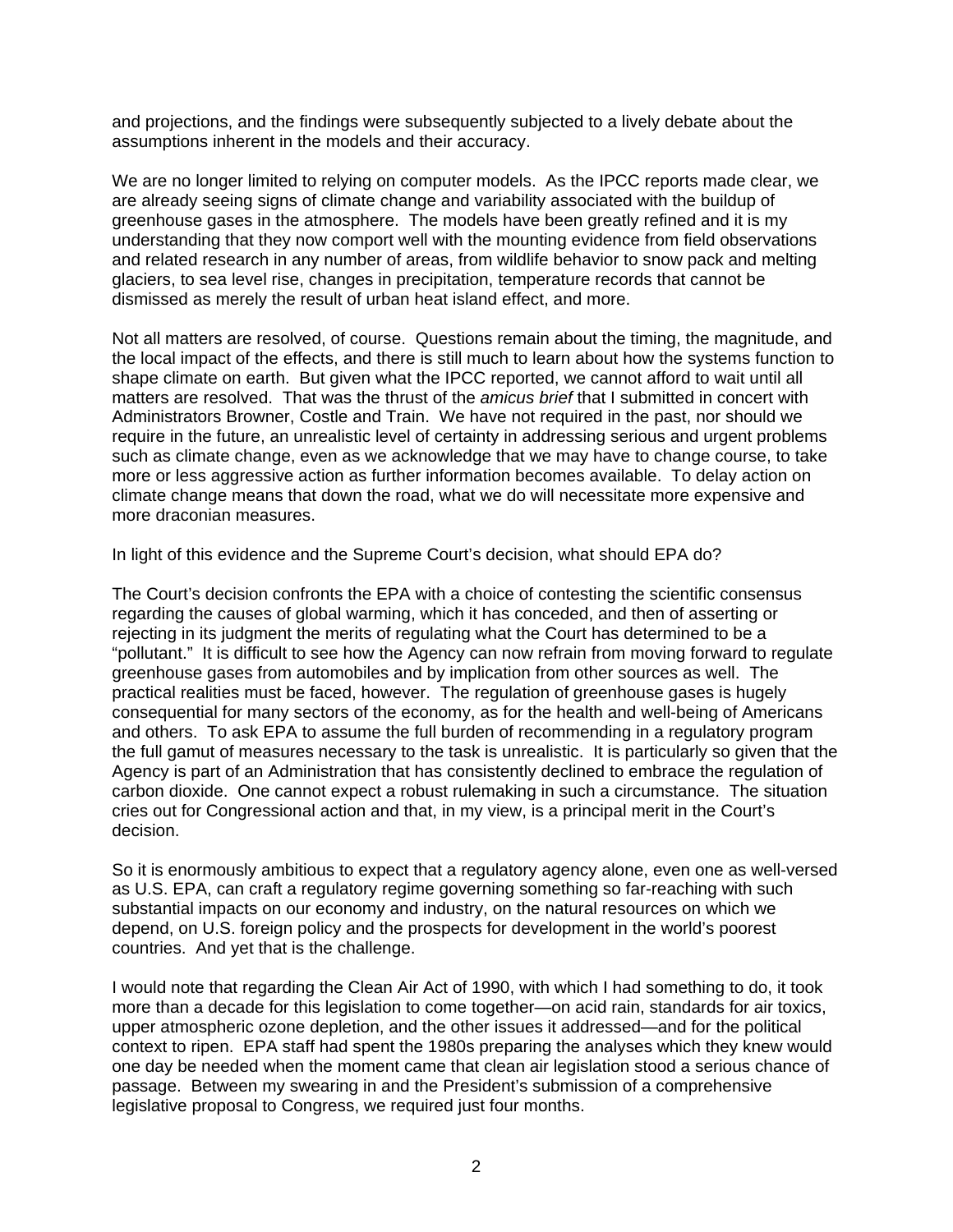That we could move so quickly is a tribute to the substantial and rigorous work done by the Agency during the 1980s, including seminal work on emissions trading with Environmental Defense Fund and Resources For the Future, analyses of costs and benefits, and more. The acid rain trading program, which emerged from the 1990 clean air law and which by all accounts has been a resounding success, is the reference case for our way into a cap-and-trade regime for carbon dioxide.

I would be remiss if I didn't state my high regard for the senior career staff in the EPA's Air Office and those who served in what was our Office of Policy, Planning and Evaluation. Contrary to the belief in some quarters, they are not eco-cowboys who find something to regulate under every rock they lift. They are smart, creative, experienced, and dedicated people, and they grasp full well the implications and tradeoffs, the costs and benefits associated with fulfilling their mission to clean up and safeguard our nation's air. The country has been well served by these civil servants, and I expect no less from them in dealing with climate change.

During the past few years they have been carrying out the research and analysis of options for regulating greenhouse gases just as in the 1980s they prepared analysis of directions a new clean air act might take. What are realistic targets and timetables? Would analysis show a carbon tax to be more effective? Or a cap-and-trade system? What are the downsides? Clearly, a carbon tax is beyond EPA's jurisdiction and I would be wary of recommending one if the implication was that EPA would therefore take no steps to regulate carbon pursuant to the Agency's authority.

For an emissions trading program, do we want a safety valve to contain costs? What is the point of regulation, which sectors? How would permits be distributed, how many, and based on what criteria? What are the implications of these approaches? What is the state of technology, the connections with other emissions of concern, notably mercury, sulfur dioxide and other criteria pollutants? EPA staff are more prepared than we know to put forth the options for designing a carbon policy. They have spent more than 15 years preparing for this moment. So my advice is, challenge them to present the policy options.

I do not expect that even with heroic efforts, these matters will translate immediately into a regulatory program. There is a lengthy regulatory process, as you know, involving not just interagency reviews, but consultations with states and industrial sectors and others outside the federal family. There are formal administrative procedures to follow and a record to prepare, and that could be substantial for an issue as complex as regulating carbon dioxide. And of course, there is the potential for litigation once a rule is adopted. Bill Ruckelshaus once observed that 4 of every 5 major EPA decisions wind up in court.

To be sure, there is much activity in Congress, both in the Senate and the House, and I believe that ultimately the issue of climate change needs to be addressed by Congress. That said, there is no reason for EPA to delay. On a parallel track, EPA should begin the regulatory process for carbon dioxide. This would be a timely and useful step, and would both inform the legislative debate and keep pressure on Congress to continue its work. At the same time, EPA's efforts now will prepare the Agency for quick progress in implementing any legislation after enactment, as was the case after passage of the 1990 Clean Air Act.

I would welcome the full involvement of the President and the Administration in these deliberations. Indeed, that would help engage some who are still skeptical about the science or the nation's ability to take the issue head on, and would help ensure that economic impacts,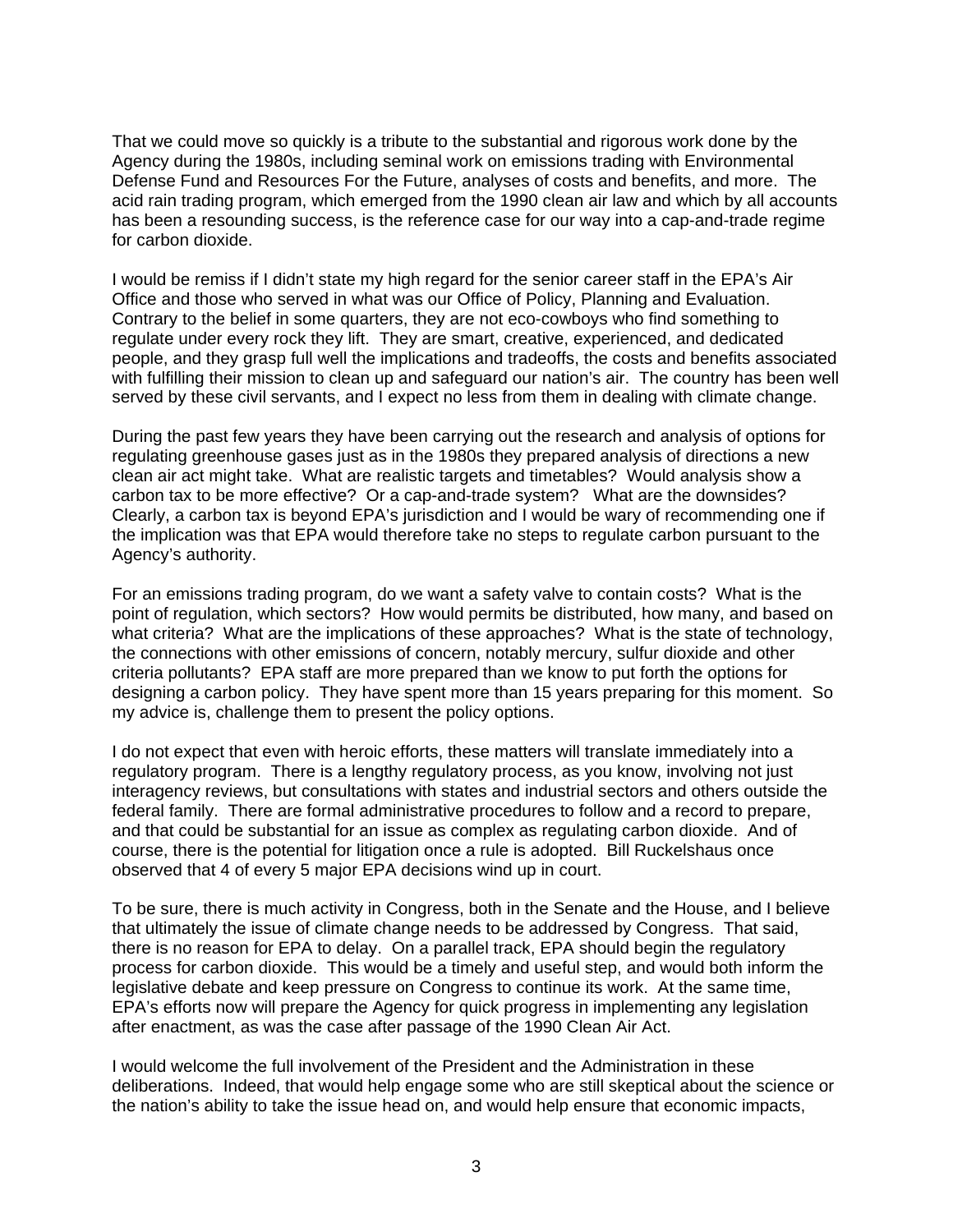foreign policy concerns, and other important considerations are taken into account. I do not support the case for awaiting the arrival of a new President and a new Administration to address this issue.

Besides beginning this process, there are a number of other important steps the Agency should take.

First, California has a request pending for a waiver to reduce CO2 emissions from automobile fuels by 30 per cent, beginning with the 2016 model year. I understand that process is getting underway, and I would urge all due speed. California's proposal is the product of a bipartisan effort and has tremendous public support. The Supreme Court's decision should remove any roadblocks with respect to the review process.

Second, I would urge EPA to take a good look at what Governor Schwarzenegger of California has called for, via Executive Order, to set a low carbon standard for fuels. This seems to me a very innovative approach to ensure that, as we struggle with the very real issue of oil security, we do not substitute for what we now use new fuels with worse greenhouse gas impacts. I doubt any regulatory entity has the experience with fuels that EPA does, with a world-class mobile source laboratory in Michigan, and from the Agency's prior experience in removing lead from gasoline, and the work regarding particulates, ozone, and the recent well-regarded rule lowering sulfur content in diesel fuel. I applaud Administrator Johnson's decision and the support he had from the Administration in getting this rule out. It is one of the most significant contributions to clean air. I should point out that the low carbon standard for fuels initiative also enjoys widespread support in California, including that of ConocoPhillips, the nation's largest refiner.

Third, I would like to see EPA develop the regulatory approach for carbon capture and sequestration. That is the key to using our abundant coal resources and to ensuring that other countries with substantial coal reserves do not undo all that we might accomplish in reducing greenhouse gases. Because of its experience and its record in dealing with underground injection, EPA's Water Office in partnership with other parts of the Agency, and most importantly with the Department of Energy, is well-suited to undertake this task. It is my understanding, however, that although the Energy Department has substantial funding to develop this critical technology, EPA has little, making it difficult to draw on the Agency's experience and credibility with the various stakeholders. I would add that many in the power industry want to see a regulatory program for carbon capture and sequestration quickly, lest the absence of a regulatory framework delay testing and deployment of this promising, indeed, *essential* technology. Not just America, but China, India and other coal-rich nations stand in urgent need of carbon sequestration technology.

Fourth, a number of states are taking action on greenhouse gas reductions and I would ensure that EPA is well-versed on these actions and the regional compacts that are beginning to emerge. A national program invariably invites the question of federal pre-emption and that will surely surface with respect to regulating carbon dioxide. Moreover, it behooves us to learn from what the states are doing. I would add that virtually every law in the EPA administrator's portfolio had origins at the state level, none more so than California and air quality.

I would also call your attention to the good work of the Center for Climate Strategy, which has been working with a couple of dozen states to prepare greenhouse gas inventories, consider policy options, costs, and associated measures, with an eye toward state action and the role of states in implementing a national program.